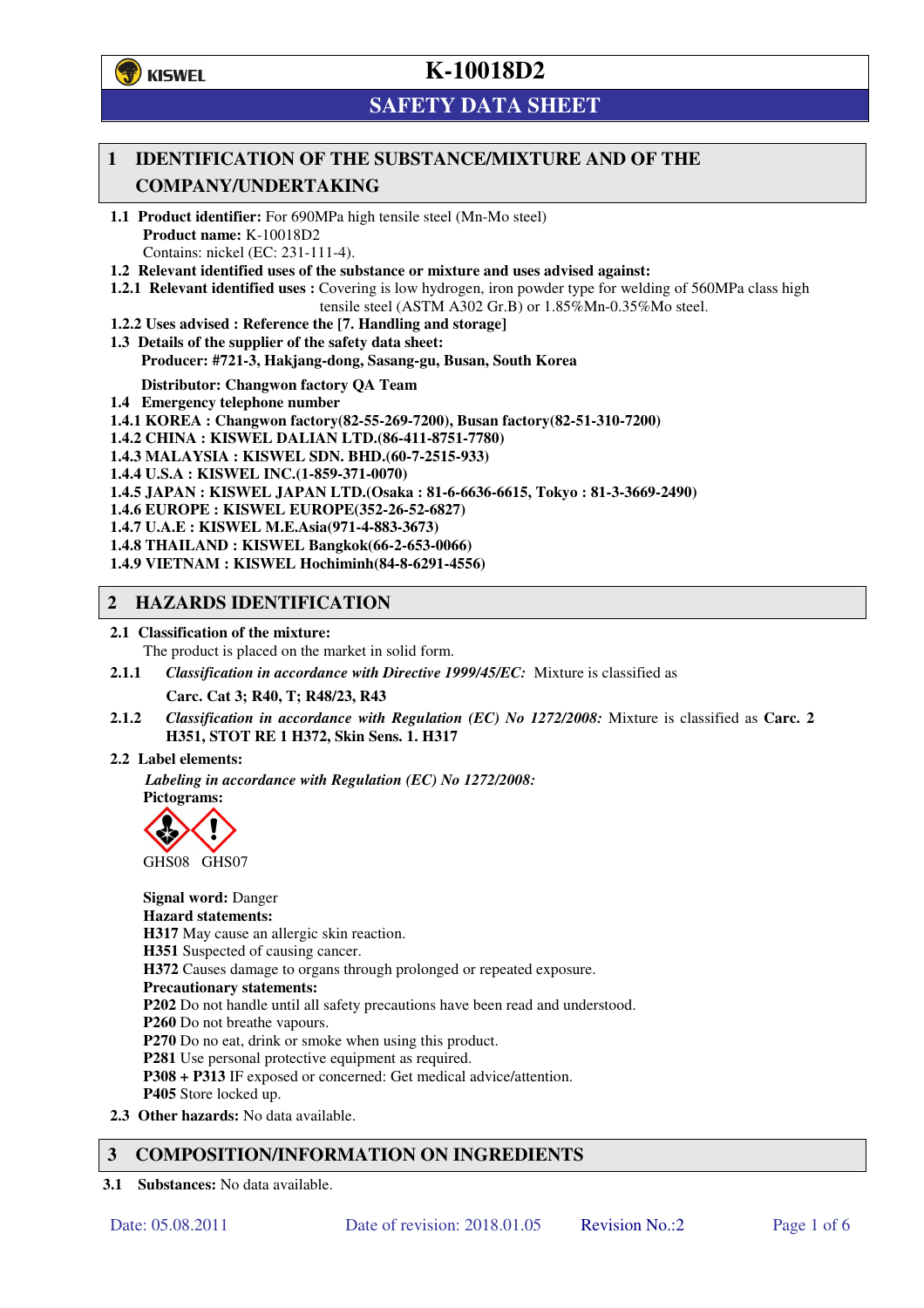# **K-10018D2**

## **SAFETY DATA SHEET**

|                               |                 |                       | <b>Classification</b>                            |                                                                                                                                                                |                                 |                              |                                  |                |
|-------------------------------|-----------------|-----------------------|--------------------------------------------------|----------------------------------------------------------------------------------------------------------------------------------------------------------------|---------------------------------|------------------------------|----------------------------------|----------------|
| Substance name                | EC No.          | Registr.<br>$\bf{no}$ | 67/548/EEC                                       | <b>Hazard Class</b><br>and<br>Category<br>Code(s)                                                                                                              | <b>Hazard</b><br>state-<br>ment | Pictogram/<br>Signal<br>word | Conc.<br>$(\%)$<br><b>Volume</b> | <b>Note</b>    |
| <sup>1</sup> Ferro Silicon    |                 | ٠                     | $\overline{\phantom{a}}$                         |                                                                                                                                                                | ۰                               |                              | $1.0 - 3.0$                      | ٠              |
| <sup>1</sup> Calcium fluoride | 232-188-7       |                       |                                                  |                                                                                                                                                                | $\overline{\phantom{0}}$        |                              | $3.0 - 7.0$                      |                |
| $1$ Iron                      | 231-096-4       | $\blacksquare$        |                                                  |                                                                                                                                                                |                                 |                              | $65.0 - 69.0$                    |                |
| ${}^{1}$ Limestone            | 215-279-6       | $\blacksquare$        | $\overline{\phantom{a}}$                         |                                                                                                                                                                | $\overline{\phantom{a}}$        |                              | $11.0 - 15.0$                    | $\blacksquare$ |
| $1,2$ Manganese               | $231 - 105 - 1$ | ۰                     |                                                  |                                                                                                                                                                | ۰                               |                              | $1.0 - 3.0$                      | $\blacksquare$ |
| $1,2$ Mica                    |                 | $\blacksquare$        |                                                  |                                                                                                                                                                |                                 |                              | $0.1 - 1.0$                      | ٠              |
| Nickel                        | 231-111-4       |                       | Toxic<br>Carc. Cat 3;<br>R40<br>T: R48/23<br>R43 | Carcinogenicity<br>Carc. 2<br>Specific target<br>organ toxicity -<br>repeated exposure<br><b>STOT RE1</b><br>Respiratory/skin<br>sensitisation<br>Skin Sens. 1 | H351<br>H372<br>H317            | Danger                       | $0.1 - 1.0$                      | S, 7           |
| <sup>1</sup> Titanium dioxide | 236-675-5       | $\blacksquare$        |                                                  |                                                                                                                                                                |                                 |                              | $1.0 - 3.0$                      |                |
| <sup>1</sup> Sodium silicate  | 239-981-7       | $\blacksquare$        |                                                  |                                                                                                                                                                |                                 |                              | $1.0 - 3.0$                      |                |

#### **3.2 Mixtures:** The mixture contains dangerous substances:

<sup>1</sup>Substance is not classified in terms of Regulation (EC) No. 1272/2008 Annex VI.

<sup>2</sup>Substance with workplace exposure limits.

Note S: This substance may not require a label according to Article 17 (see section 1.3 of Annex I) (Table 3.1). This substance may not require a label according to Article 23 of Directive 67/548/EEC (see section 8 of Annex VI to that Directive) (Table 3.2).

Note 7: Alloys containing nickel are classified for skin sensitisation when the release rate of 0,5 µg Ni/cm2/week, as measured by the European Standard reference test method EN 1811, is exceeded.

\* See all the hazard statements in chapter 16.

## **4 FIRST AID MEASURES**

**4.1 Description of first aid measures:** 

**In case of respiratory exposure**: Remove to fresh air and keep at rest. If breathing is difficult or has stopped, administer artificial respiration as necessary. Seek medical attention.

**In case of skin contamination**: Wash contaminated area thoroughly with soap and water. Remove and wash contaminated clothing. If a persistent rash or irritation occurs, seek medical attention.

 **In case of intrusion into eye**: Immediately flush eyes with large amounts of running water for at least 15 minutes, lifting the upper and lower eyelids. Get medical attention.

**In case of oral intake**: Ingestion is considered unlikely due to product form. However, if swallowed do not induce vomiting. Seek medical attention. Advice to doctor: treat symptomatically.

- **4.2 Most important symptoms and effects, both acute and delayed:** No data available.
- **4.3 Indication of any immediate medical attention and special treatment needed:** No data available.

#### **5 FIREFIGHTING MEASURES**

**5.1 Extinguishing media:** 

**Suitable extinguishing media:** Carbon dioxide, dry chemical, water spray. Use extinguishing media appropriate for surrounding fire.

**Unsuitable extinguishing media:** No data available.

**5.2 Special hazards arising from the substance or mixture:** Fire may produce irritating or poisonous gases.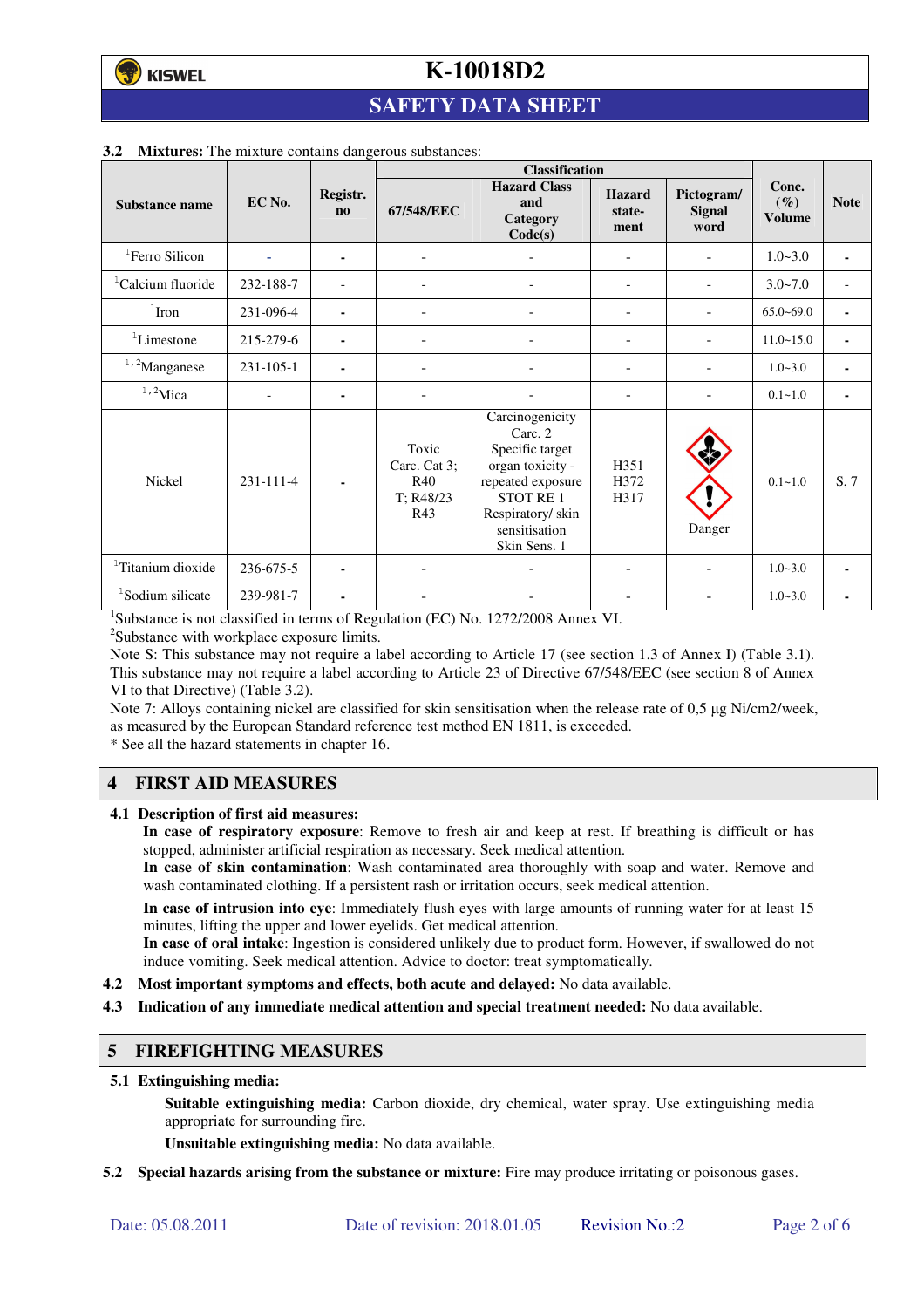

# **K-10018D2**

**SAFETY DATA SHEET** 

**5.3 Advice for firefighters:** In the event of a fire, wear self-contained breathing apparatus and protective clothing.

## **6 ACCIDENTAL RELEASE MEASURES**

**6.1 Personal precautions, protective equipment and emergency procedures:** 

**For non-emergency personnel:** Wear appropriate personal protective equipment as specified in Section 8. Ensure adequate ventilation**.** 

**For emergency responders:** No data available.

**6.2 Environmental precautions:** Avoid dispersal of spilled material and contact with soil, ground and surface water, drains and sewers.

**Methods and material for containment and cleaning up:** Take up mechanically. Collect the material in labeled containers and dispose of according to local and regional authority requirements.

**6.3 Reference to other sections:** See Section 7 for information on safe handling. See Section 8 for information on personal protection equipment. See Section 13 for disposal information.

## **7 HANDLING AND STORAGE**

- **7.1 Precautions for safe handling:** Welding may produce fumes and gases hazardous to health. Avoid breathing these fumes and gases. Use adequate ventilation. Keep away from sources of ignition. Avoid contact with skin, eyes and clothing. Do not eat, drink and smoke in work areas.
- **7.2 Conditions for safe storage, including any incompatibilities**: Store in cool, dry and well-ventilated place. Keep away from incompatible materials. Keep away from heat and open flame.
- **7.3 Specific end use(s):** No data available.

## **8 EXPOSURE CONTROLS/PERSONAL PROTECTION**

**8.1 Control parameters:** Exposure limits were not established for this product.

Workplace exposure limits for substances contained in the mixture are listed in *EH40/2005* Workplace exposure limits:

|                             | <b>CAS</b> number | Workplace exposure limit                                        |                   |                                                                                  |                   |                 |  |
|-----------------------------|-------------------|-----------------------------------------------------------------|-------------------|----------------------------------------------------------------------------------|-------------------|-----------------|--|
|                             |                   | Long-term<br>exposure limit<br>(8-hour TWA<br>reference period) |                   | <b>Short-term exposure</b><br>limit<br>$(15\text{-minute})$<br>reference period) |                   | <b>Comments</b> |  |
| <b>Substance</b>            |                   |                                                                 |                   |                                                                                  |                   |                 |  |
|                             |                   |                                                                 |                   |                                                                                  |                   |                 |  |
|                             |                   |                                                                 |                   |                                                                                  |                   |                 |  |
|                             |                   | ppm                                                             | mg.m <sup>3</sup> | ppm                                                                              | mg.m <sup>3</sup> |                 |  |
| Chromium                    | 7440-47-3         |                                                                 | 0.5               |                                                                                  |                   |                 |  |
| Limestone/Calcium carbonate | 1317-65-3         |                                                                 |                   |                                                                                  |                   |                 |  |
| Total inhalable             |                   |                                                                 | 10                |                                                                                  |                   |                 |  |
| Respirable                  |                   |                                                                 | 4                 |                                                                                  |                   |                 |  |
| Manganese and its inorganic |                   |                                                                 |                   |                                                                                  |                   |                 |  |
| compounds (as Mn)           |                   |                                                                 | 0.5               |                                                                                  |                   |                 |  |
| Mica                        | 12001-26-2        |                                                                 |                   |                                                                                  |                   |                 |  |
| Total inhalable             |                   |                                                                 | 10                |                                                                                  |                   |                 |  |
| Respirable                  |                   |                                                                 | 0.8               |                                                                                  |                   |                 |  |
| Titanium dioxide            | 13463-67-7        |                                                                 |                   |                                                                                  |                   |                 |  |
| Total inhalable             |                   |                                                                 | 10                |                                                                                  |                   |                 |  |
| Resirable                   |                   |                                                                 | 4                 | $\overline{\phantom{a}}$                                                         |                   |                 |  |
| Iron oxide, fume (as Fe)    | 1309-37-1         |                                                                 | 5                 |                                                                                  | 10                |                 |  |

\*A skin notation assigned to the OEL identifies the possibility of significant uptake through the skin.

- **8.2 Exposure controls:** Do not eat, drink and smoke. Immediately remove all contaminated clothing. Wash hands before breaks and at the end of work.
- **8.2.1 Appropriate engineering controls:** Use local exhaust ventilation during all welding operations.
- **8.2.2 Individual protection measures, such as personal protective equipment:**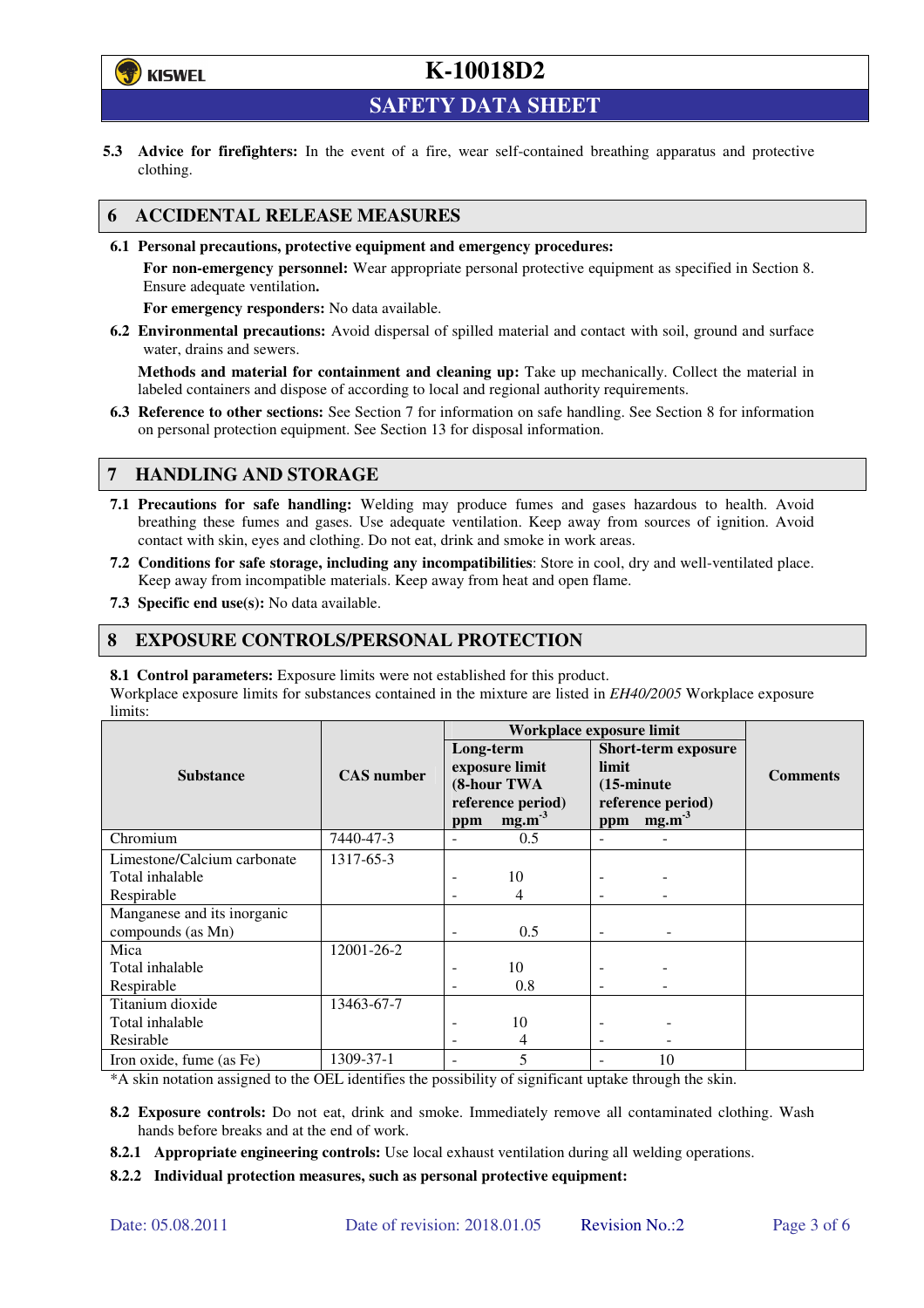

# **K-10018D2**

**SAFETY DATA SHEET** 

**8.2.2.1 Eye/face protection:** Always wear eye protection during welding operations, helmet and/or face shield with filter lens.

#### **8.2.2.2 Skin protection:**

**Hand protection:** Wear appropriate protective (welding) gloves during welding. **Other:** Wear appropriate protective clothing and boots.

- **8.2.2.3 Respiratory protection:** If ventilation is insufficient, use appropriate respirator or self-contained breathing apparatus.
- **8.2.2.4 Thermal hazards:** No data available.
- **8.2.3 Environmental exposure controls:** Do not allow to enter sewers, surface and ground water.

## **9 PHYSICAL AND CHEMICAL PROPERTIES**

### **9.1 Information on basic physical and chemical properties:**

| эт тигериштери он ошис рнужки ини сисписит ргорегием |                          |
|------------------------------------------------------|--------------------------|
| Appearance:                                          | solid (metal rod)        |
| Odour:                                               |                          |
| <b>Odour threshold:</b>                              |                          |
| pH:                                                  |                          |
| <b>Melting point/freezing point:</b>                 | -                        |
| Initial boiling point and boiling range:             | $\overline{a}$           |
| <b>Flash point:</b>                                  |                          |
| <b>Evaporation rate:</b>                             |                          |
| <b>Flammability (solid, gas):</b>                    |                          |
| <b>Upper/lower flammability or explosive limits:</b> | $\overline{\phantom{a}}$ |
| Vapour pressure:                                     | ۰                        |
| Vapour density:                                      |                          |
| <b>Relative density:</b>                             |                          |
| Solubility(ies):                                     |                          |
| Partition coefficient: n-octanol/water:              | $\overline{a}$           |
| <b>Auto-ignition temperature:</b>                    | ۰                        |
| <b>Decomposition temperature:</b>                    |                          |
| <b>Viscosity:</b>                                    |                          |
| <b>Explosive properties:</b>                         | ٠                        |
| <b>Oxidising properties:</b>                         | -                        |
|                                                      |                          |

**9.2 Other information:** No data available.

## **10 STABILITY AND REACTIVITY**

**10.1 Reactivity:** No data available.

- **10.2 Chemical stability:** The product is stable under normal conditions. When using it may produce dangerous fumes and gases.
- **10.3 Possibility of hazardous reactions:** No data available.
- **10.4 Conditions to avoid:** Avoid contact with incompatible materials.
- **10.5 Incompatible materials:** Acids, bases, oxidizing agents.
- **10.6 Hazardous decomposition products:** Metal oxide fumes and gases are produced during welding.

## **11 TOXICOLOGICAL INFORMATION**

#### **11.1 Information on toxicological effects:**

The mixture may cause an allergic skin reaction. It is suspected of causing cancer. It causes damage to organs through prolonged or repeated exposure.

## **12 ECOLOGICAL INFORMATION**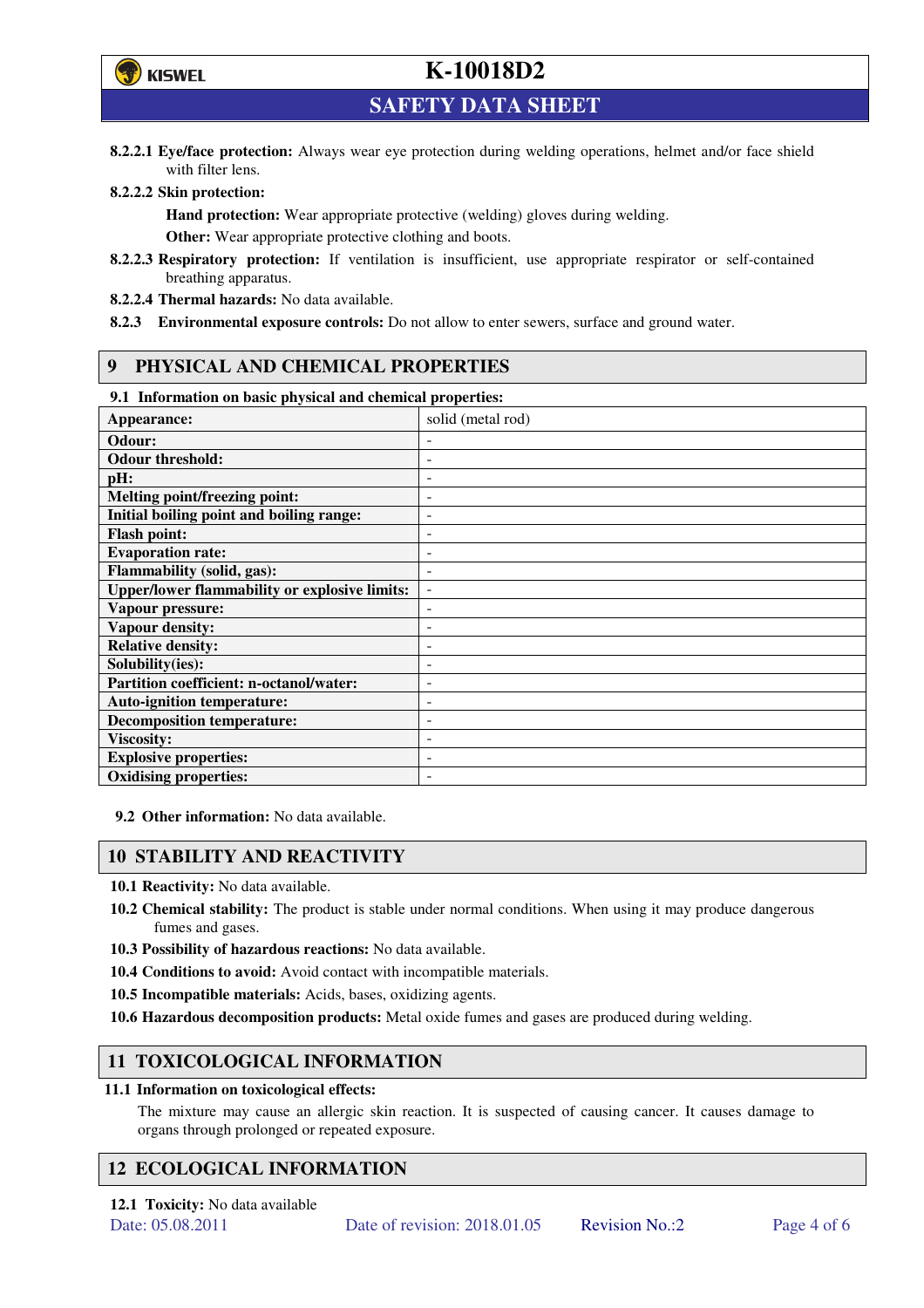

 $\overline{a}$ 

**K-10018D2**

## **SAFETY DATA SHEET**

- **12.2 Persistence and degradability:** No data available.
- **12.3 Bioaccumulative potential:** No data available.
- **12.4 Mobility in soil:** No data available.
- **12.5 Results of PBT and vPvB assessment:** No data available.
- **12.6 Other adverse effects:** No data available.

### **13 DISPOSAL CONSIDERATIONS**

**13.1 Waste treatment methods:** Dispose off in accordance with local and national regulations.

## **14 TRANSPORT INFORMATION**

**14.1 ADR/RID/ADN:** The mixture is not subject to international regulations on transport of dangerous goods.

| UN number:                            | - |
|---------------------------------------|---|
| UN proper shipping name:              | - |
| Transport hazard class(es):           | - |
| <b>Packing group:</b>                 | - |
| <b>Environmental hazards:</b>         | - |
| <b>Special precautions for user:</b>  | - |
| <b>Transport in bulk according to</b> |   |
| Annex II of MARPOL73/78 and the       | - |
| <b>IBC</b> Code:                      |   |

**14.2 IMDG:** The mixture is not subject to international regulations on transport of dangerous goods.

**14.3 ICAO/IATA:** The mixture is not subject to international regulations on transport of dangerous goods.

## **15 REGULATORY INFORMATION**

**15.1 Safety, health and environmental regulations/legislation specific for the substance or mixture:** There are restrictions for nickel under Title VIII of REACH Regulation.

Annex XVII to Regulation (EC) No 1907/2006 - Restrictions on the manufacture, placing on the market and use of certain dangerous substances, mixtures and articles:

Nickel CAS No 7440-02-0 EC No 231-111-4 and its compounds:

1. Shall not be used: (a) in any post assemblies which are inserted into pierced ears and other pierced parts of the human body unless the rate of nickel release from such post assemblies is less than  $0.2 \mu$ g/cm  $2$ /week (migration limit); (b) in articles intended to come into direct and prolonged contact with the skin such as: earrings, — necklaces, bracelets and chains, anklets, finger rings, — wrist-watch cases, watch straps and tighteners, — rivet buttons, tighteners, rivets, zippers and metal marks, when these are used in garments, if the rate of nickel release from the parts of these articles coming into direct and prolonged contact with the skin is greater than 0,5 µg/cm 2 / week. (c) in articles referred to in point (b) where these have a non-nickel coating unless such coating is sufficient to ensure that the rate of nickel release from those parts of such articles coming into direct and prolonged contact with the skin will not exceed 0,5 µg/cm 2 / week for a period of at least two years of normal use of the article.

2. Articles which are the subject of paragraph 1 shall not be placed on the market unless they conform to the requirements set out in that paragraph.

3. The standards adopted by the European Committee for Standardisation (CEN) shall be used as the test methods for demonstrating the conformity of articles to paragraphs 1 and 2.

Corrigendum to Regulation (EC) No 1907/2006 of the European Parliament and of the Council of 18 December 2006 concerning the Registration, Evaluation, Authorization and Restriction of Chemicals (REACH), establishing a European Chemicals Agency, amending Directive 1999/45/EC and repealing Council Regulation (EEC) No 793/93 and Commission Regulation (EC) No 1488/94 as well as Council Directive 76/769/EEC and Commission Directives 91/155/EEC, 93/67/EEC, 93/105/EC and 2000/21/EC (OJ L 396, 30.12.2006);